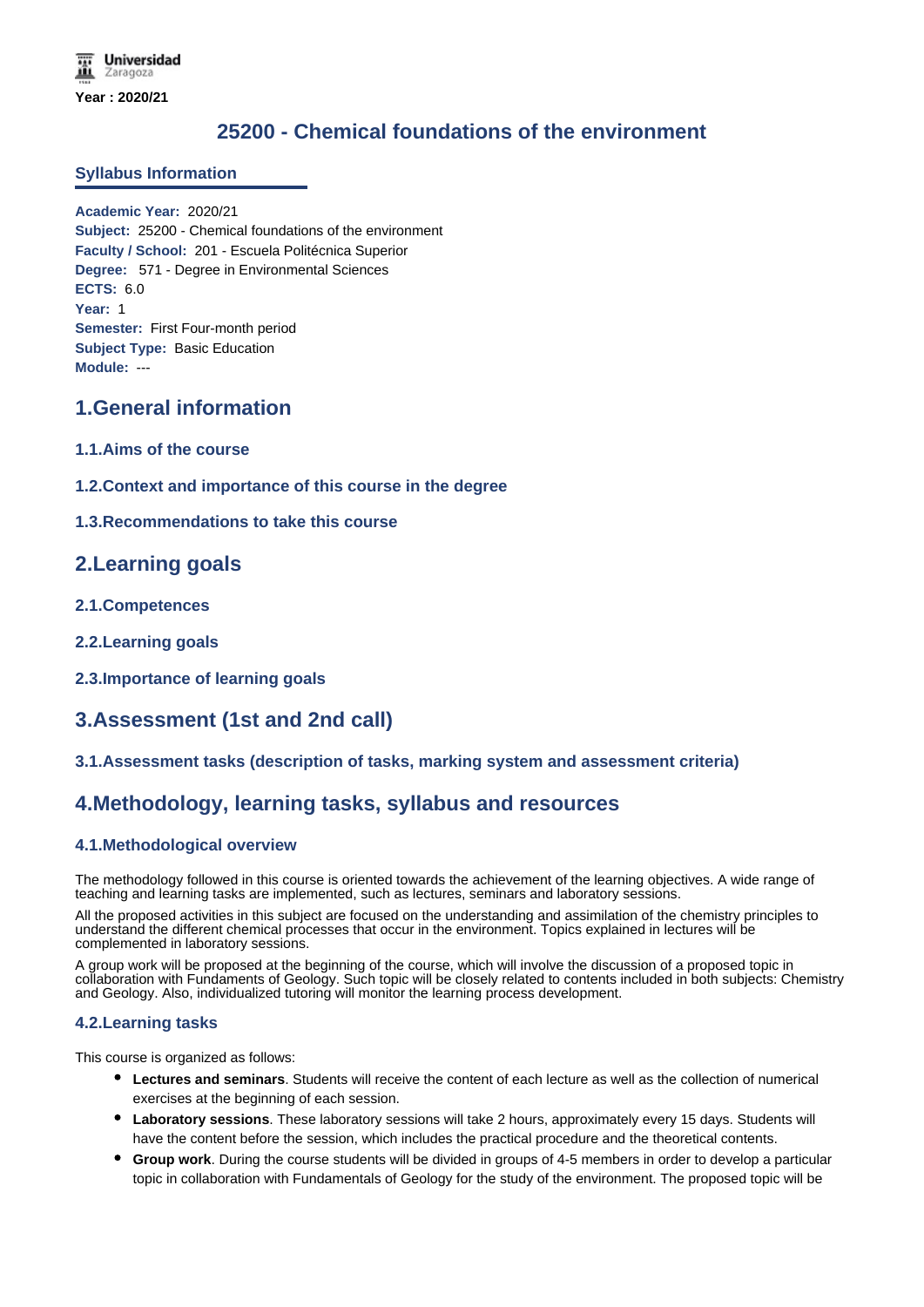closely related to contents included in both subjects: Chemistry and Geology. All the students are encouraged to submit an individual report previous to the final group presentation, which will include a summary with the different sections of the topic in addition to the corresponding bibliography.

### **4.3.Syllabus**

This course will address the following topics:

### Lectures

### **Section 1: Atomic Structure**

- 1. Atoms and atomic theory.
- 2. The components of the atom.
- 3. Introduction to the Periodic Table of Elements.
- 4. Relationships of mass in chemistry: atomic mass, mole, empirical formula.
- 5. Stoichiometry.

### **• Section 2: State of Matter and Solutions**

- 1. Gaseous State: Gas Properties. Laws of gases, ideal gas equations. Kinetic-molecular theory. Equation of real gases.
- 2. Solid State: Types of solids. Van der Waals forces. Crystal structures.
- 3. Liquid State: Liquids Properties. Liquid-vapour balance. Changes of state. Phase diagrams.
- 4. Solutions: Units of Concentration. The basic fundamentals of solubility. Colligative properties.
- **Section 3: Thermodynamic and Kinetic**
- 1. Principles of heat transfer.
- 2. The First Principal of Thermodynamics.
- 3. Enthalpy. Thermodynamic equations.
- 4. Reaction rates.
- 5. Rate equations and integration of simple reaction orders
- 6. Half-life of reactants
- 7. Temperature and rated of reaction
- 8. Arrhenius equation. Activation energy.
- 9. Catalysis.
- **•** Section 4: Chemical Equilibrium
- 1. Equilibrium. Basic concepts of equilibrium. Constant of Equilibrium. Changes in the conditions of equilibrium.
- 2. Acid-Base equilibrium: Definition of acid and base. Ionic product of water. pH and pOH. Strength of acids and bases. Buffer solution. pH indicators. Acid-base titration.
- 3. Redox equilibrium: voltaic cells. Standard Potential. Relation between Eº, K y DGº. Electrolytic and commercial cells.
- 4. Precipitation equilibrium: constant of the product of solubility. Dissolving precipitates. Equilibrium of complex ions.

## **•** Section 5: Carbon Compound

- 1. Introduction to hydrocarbons: Alcanes, alkenes, alkynes.
- 2. Functional organic groups.

#### Laboratory sessions

- **Session 1.** Production and behaviour of gases. Production of hydrogen. Determination of atomic weight of a metal.
- **Session 2.** Liquids and solutions. Concentration of solutions. Strong and weak electrolytes. Preparation of different solutions (sulphuric acid, hydrochloric acid, nitric acid, acetic acid, ammonium hydroxide and sodium hydroxide) to distinguish the behaviour of strong and weak electrolytes by measuring the pH.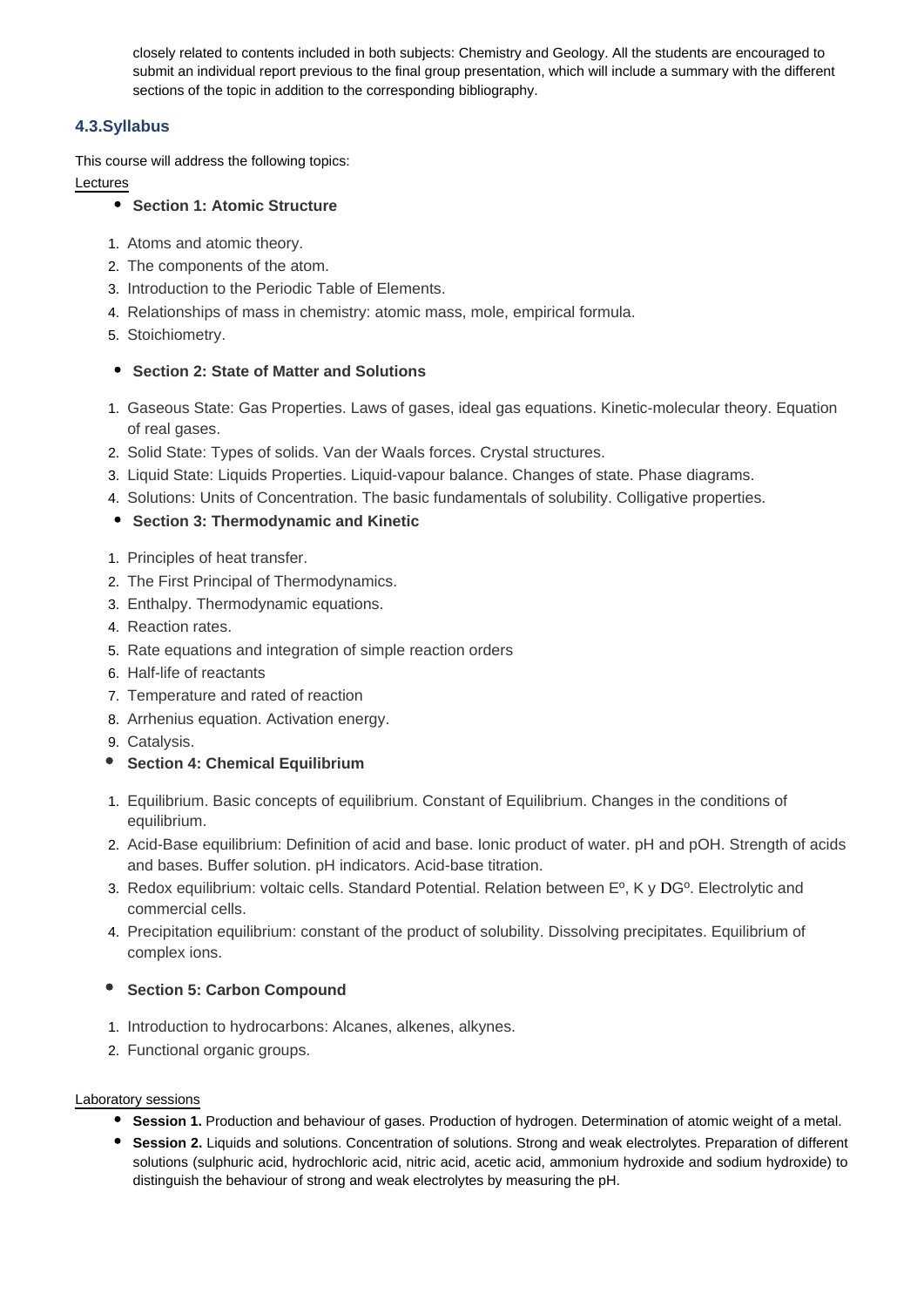- $\bullet$ **Session 3.** Liquid solutions. Separation by destilation. Destilation of a commercial wine. Determination of alcoholic grade
- **Session 4.** Acids and Bases. Proton transfer reactions. Balances in solutions. Indicators. Recognize the behaviour of various indicators in different aqueous media: acid, basic and neutral. Study the acid-base behaviour of different salts depending on the colour they take on in the presence of an indicator. The study of different chemical equilibria.
- **Session 5.** Acid bases reactions. Neutralization. The study of a neutralization process by stage. Acid-base titration.
- **Session 6.** Oxidazing and reducing agents. Electron transfer reactions. Reaction of metals with the H+ ion (non oxidant acids) and with oxidant acids. Displacement reactions.
- **Session 7**. Chemical behaviour of alkaline earth metals and chemical behaviour of anions. Precipitation. Determination of an unknown salt

#### **4.4.Course planning and calendar**

| Activity Type /              | 1                          | $\overline{2}$ | 3              | $\overline{4}$ | 5                                 | $\overline{6}$           | 7              |
|------------------------------|----------------------------|----------------|----------------|----------------|-----------------------------------|--------------------------|----------------|
| Week                         | 14-18 Sep                  | 21-25 Sep      | 28 Sep-2 Oct   | 5-9 Oct        | 12-16 Oct                         | 19-23 Oct <sup>(1)</sup> | 26-30 Oc       |
|                              | 14 lectures<br>start (Wed) |                |                |                | Holiday 12 y<br>13 (Mon y<br>Tue) |                          |                |
| Face-to-face<br>activity     |                            |                |                |                |                                   |                          |                |
| Theory                       | $\overline{2}$             | $\overline{2}$ | $\overline{2}$ | $\overline{2}$ | $\overline{2}$                    | $\overline{2}$           | $\overline{2}$ |
| Exercises/<br>seminars       |                            | $\overline{2}$ |                | $\overline{2}$ | $\overline{2}$                    |                          |                |
| Lab.<br>demonstra_tions      |                            |                |                |                |                                   | $\overline{2}$           | $\overline{2}$ |
| Trabajos en<br>grupo         |                            |                |                |                |                                   |                          |                |
| <b>Tutoring ECTS</b>         |                            |                |                |                |                                   |                          |                |
| Evaluation                   |                            |                |                |                |                                   |                          |                |
| Non-face-to-face<br>activity |                            |                |                |                |                                   |                          |                |
| Personal work                | 6                          | $\overline{4}$ | 5              | 3              | 5                                 | $\overline{4}$           | 5              |
| Group work                   |                            |                | $\overline{2}$ | $\overline{2}$ |                                   | 1                        |                |
| <b>TOTAL</b>                 | 8                          | 8              | 9              | 9              | 9                                 | 9                        | 9              |

lab. demonst.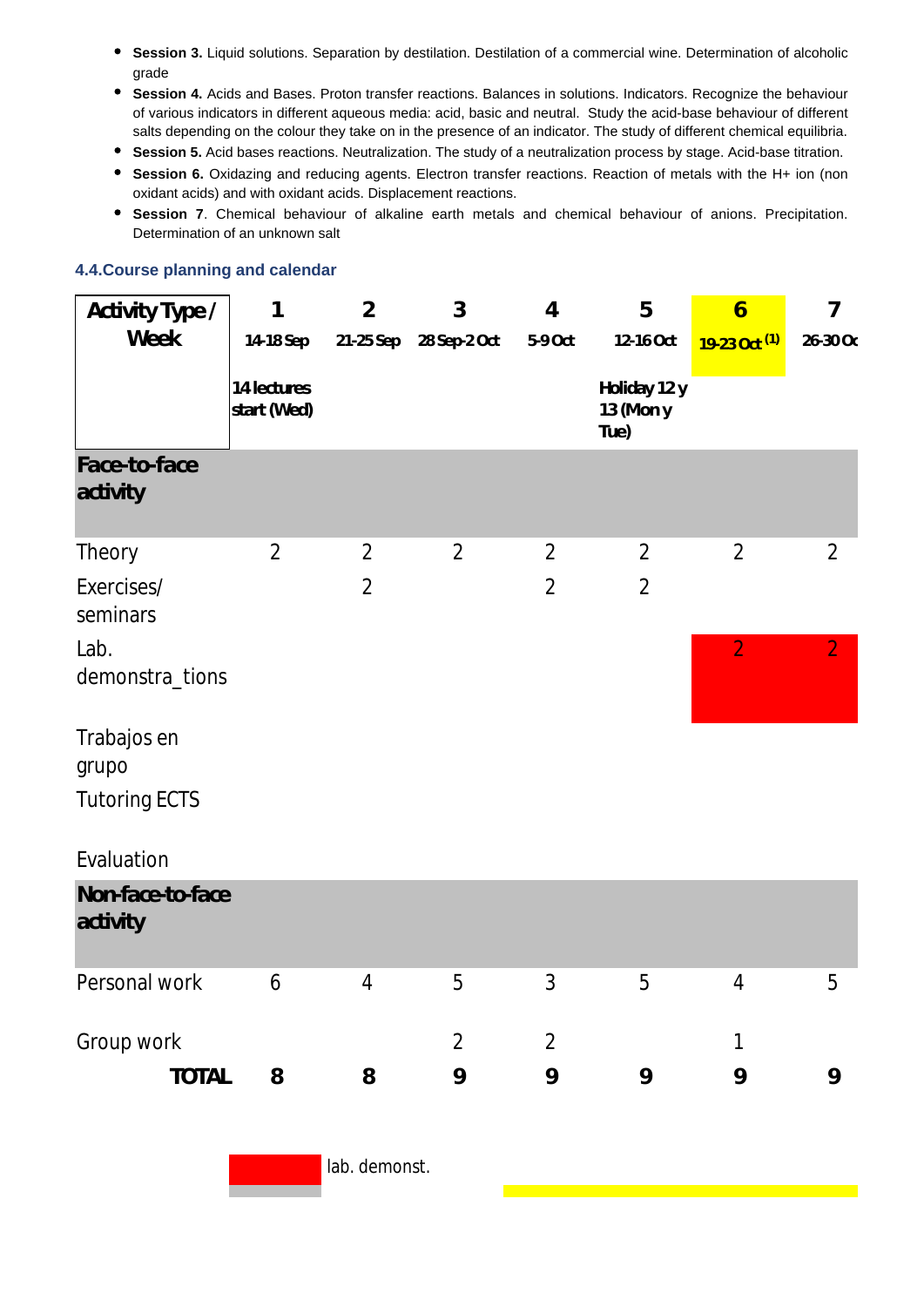| ∄holiday |  |
|----------|--|
|----------|--|

<sup>(1)</sup>Wednesday October 21, 2020, Monday sche exam period **Exam period** (2) Thursday November 19, 2020, Tuesday sche Lecturing period From 14 September, 2020, to 13 January 2021 Evaluation period From 14 January 2021 to 6 February 2021 From 2 to 14 September 2021

Key dates and milestones of the subject. It is recommended to consult the schedule and calendar

The course has been structured in 19 school day. These include the Christmas holiday period and the examination period.

- Theory classes will begin in September with the beginning of the Academic Period.
- Problem solving will start during week 2.
- The laboratory demonstrations with consist of a total of 7 two-hour sessions, and will begin in week 6
- During the 3rd week, the group work topic will be introduced to the students together with the necessary guidelines for its development in coordination with the Geology course, setting the date for the revision and presentation of the individual and group scripts.
- The first formulation test will take place during week 11.

Further information concerning the timetable, classroom, office hours, assessment dates and other details regarding this course will be provided on the first day of class or please refer to the Faculty of Sciences website and Moodle ( http://moodle.unizar.es/).

## **4.5.Bibliography and recommended resources**

# **Basic bibliography**

- 1. Chang, Raymond. Química. Traduc. Erika Jasso Hernán D' Bourneville. 10<sup>a</sup> ed. México: McGraw-Hill, 2010.
- 1. Kotz, John C. Química y reactividad química. Traduc. M<sup>a</sup>. Teresa Aguilar Ortega. 5ª ed. México: Thomson, 2003.
- 1. Petrucci, Ralph, Harwood, William y Herring Geoffrey. Química general. Traduc. Concepción Pardo y Nerea Iza. 8ª ed. Madrid: Prentice Hall, 2003.
- 1. Brown, Theodore y Woodward, Patrick. Química: la ciencia central. Traduc. Laura Fernández. 11ª ed. México: Pearson Educación, 2009.

(?Traduc.? = ?Traducido por?)

# **Complementary bibliography**

- 1. Huheey, James, Keiter, Ellen, Keiter, Richard. Química inorgánica: principios de estructura y reactividad. Traduc. María Teresa Aguilar. 4a. ed. México: Oxford University Press, 2001.
- 1. Manahan, Stanley. Environmental chemistry. 8th ed. Boca Raton: CRC, 2005.
- 1. Manahan, Stanley. Fundamentals of environmental chemistry. 2nd ed. Boca Raton: Lewis Publishers, 2001.
- 1. Peterson, W. R. Formulación y nomenclatura química inorgánica. 16ª ed.